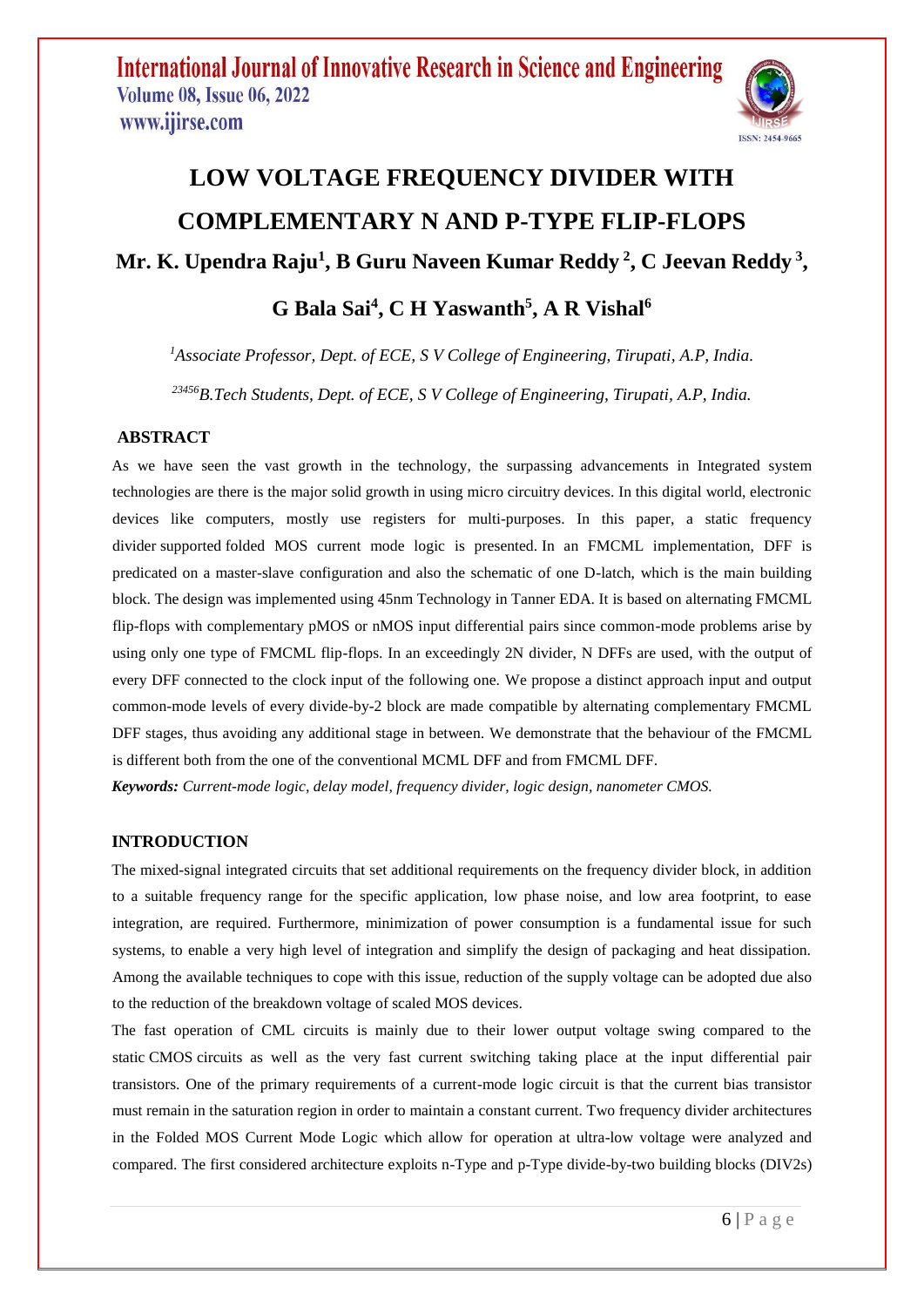

without level shifters, whereas the second one is based on the cascade of n-Type DIV2s with input level shifter. The analysis shows that the use of the forward body bias allows for designing frequency dividers that have the best efficiency. Moreover, we have found that the frequency divider architecture based on n-Type and p-Type DIV2s without a level shifter provides always better performance.

The propagation delay of the FMCML D-latch can be estimated by linearizing the circuit and applying the open circuit time-constant method. In particular, it is useful to separate the level shifter contribution from the D-latch core contribution, which is related to the bias currents.

#### **LITERATURE REVIEW**

**S. Mutukuri and K. S. Pande, "Low Power Rail to Rail D Flip-Flop Using Current Mode Logic Structure," 2020 4th International Conference on Electronics, Materials Engineering & Nano-Technology (IEMENTech), 2020, pp. 1-6.** 

A storage element can be constructed using Current Mode Logic (CML) circuit. Folded CML D flip-flop with improved switching activity circuit suffers from static power dissipation due to always ON load PMOSFETs.

**Summary:** From this paper, how the average power, delay & transistor count is reduced by using Folded CML D flip-flop is studied.

**Centurelli, F., Scotti, G., Trifiletti, A., & Palumbo, G. (2021). Design of Low-Voltage Power Efficient Frequency Dividers in Folded MOS Current Mode Logic. IEEE Transactions on Circuits and** 

**Systems I: Regular Papers, 68(2), 680–691.** 

In this paper we propose a methodology to design high-speed, power-efficient static frequency dividers based on the low-voltage Folded MOS Current Mode Logic (FMCML) approach. A modeling strategy to analyze the dependence of propagation delay and power consumption on the bias currents of the divide-by-2 ( DIV2 ) cell is introduced.

**Summary:** In this paper, Folded MOS CML approach optimize the divider in maximum speed, minimum PDP.

### **EXISTING METHOD**

MCML circuits contains true differential operation by which provides the feature of low noise level generation and static power dissipation. So the amount of current drawn from the power supply does not depends on the switching activity. Due to this MOS current mode logic (MCML) circuits have been useful for developing analog and mixed signal IC's. The implementing of MCML Dflip flop and Frequency divider done by using MCML D-latches. The proposed MCML D-latch consumes less power as it makes use of low power tri-state buffers. Which promotes power saving due to reduction in the overall current flow in the proposed D flip flop topology.

### **MCML Based D Flip-Flop**:

Flip flops are the basic tools to store digital data. One bit of information can be stored in one flipflop. It is also utilized as data processor and memory storage elements. There is an input D (data), input clock and outputs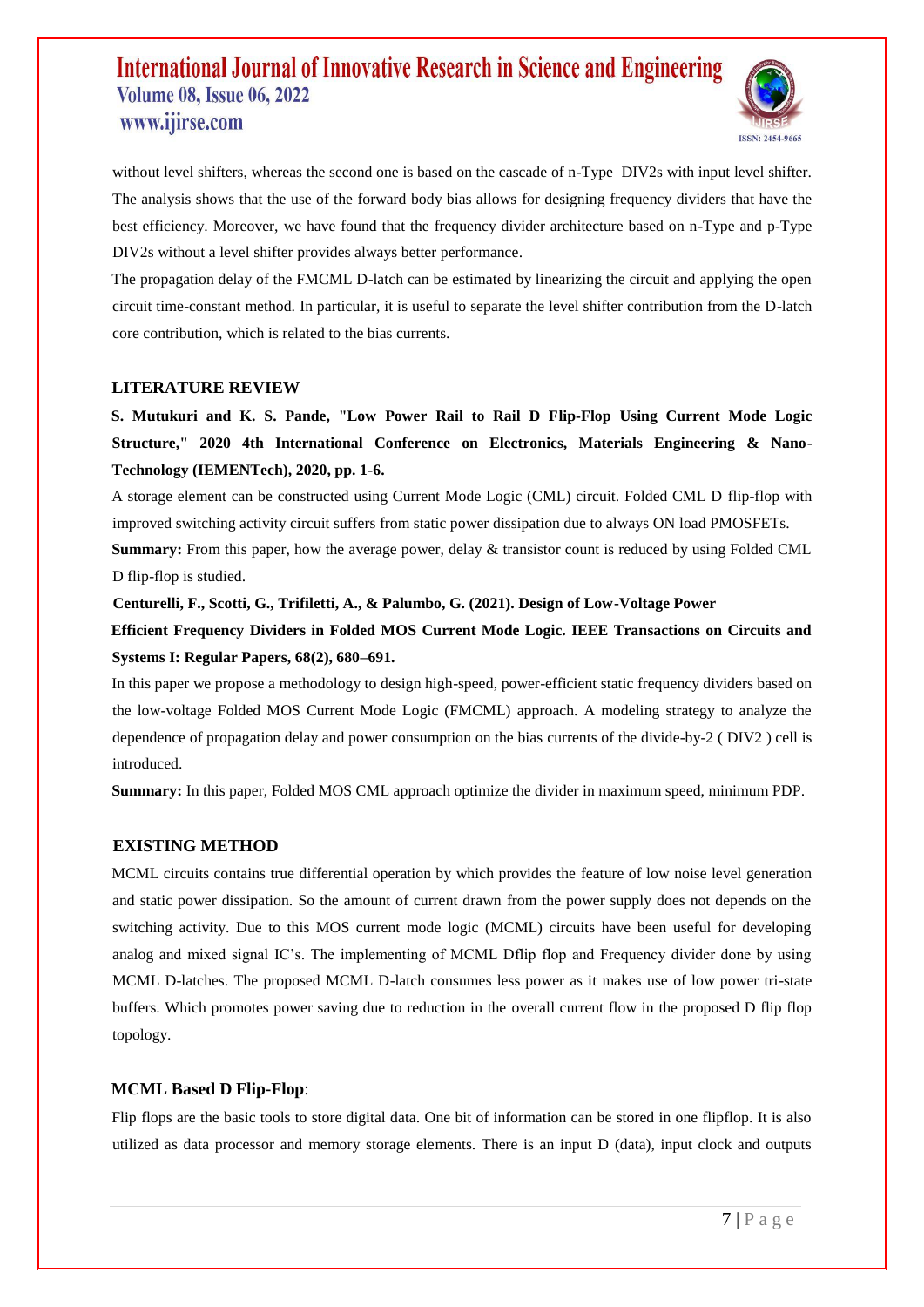

called Q and Q, (inverse of Q) in basic D flip-flop. According to the input, there will be change in output. The point to be noted is that, these changes is controlled by clock signal.



Fig.1: Basic D - flip flop.

| Table.1: Truth table of D Flip flop |  |  |  |  |  |
|-------------------------------------|--|--|--|--|--|
|                                     |  |  |  |  |  |

| Clock          | Q | $\circ$ | <b>Description</b>  |  |
|----------------|---|---------|---------------------|--|
| $\sqrt{0}$     |   | Q       | Memory<br>no change |  |
| $'$ » 1        |   |         | Reset Q » 0         |  |
| v <sub>1</sub> |   |         | $Set Q \gg 1$       |  |

The structure of the MCML D flip-flop is shown above. The most common approach for constructing D flipflop is to use a master-slave configuration. The MCML D flip-flop is realized by cascading a negative latch (master stage) with a positive one (slave stage). When it is activated by the clock signal, it keeps track of the input data and transforms it to the outputs. This is known as the sampling mode of the latch.



Fig.2: MCML based D Flip flop

### **PROPOSED METHOD**

We propose a different approach input and output common-mode levels of each divide-by-2 (DIV2) block are made compatible by alternating complementary FMCML DFF stages, thus avoiding any additional stage in between. In fact, by considering the dual of the Dlatch, designed using complementary devices. In an FMCML implementation, DFF is based on a master-slave configuration and the schematic of a single D-latch, which is the main building block. In a 2N divider, N DFFs are used, with the output of each DFF connected to the clock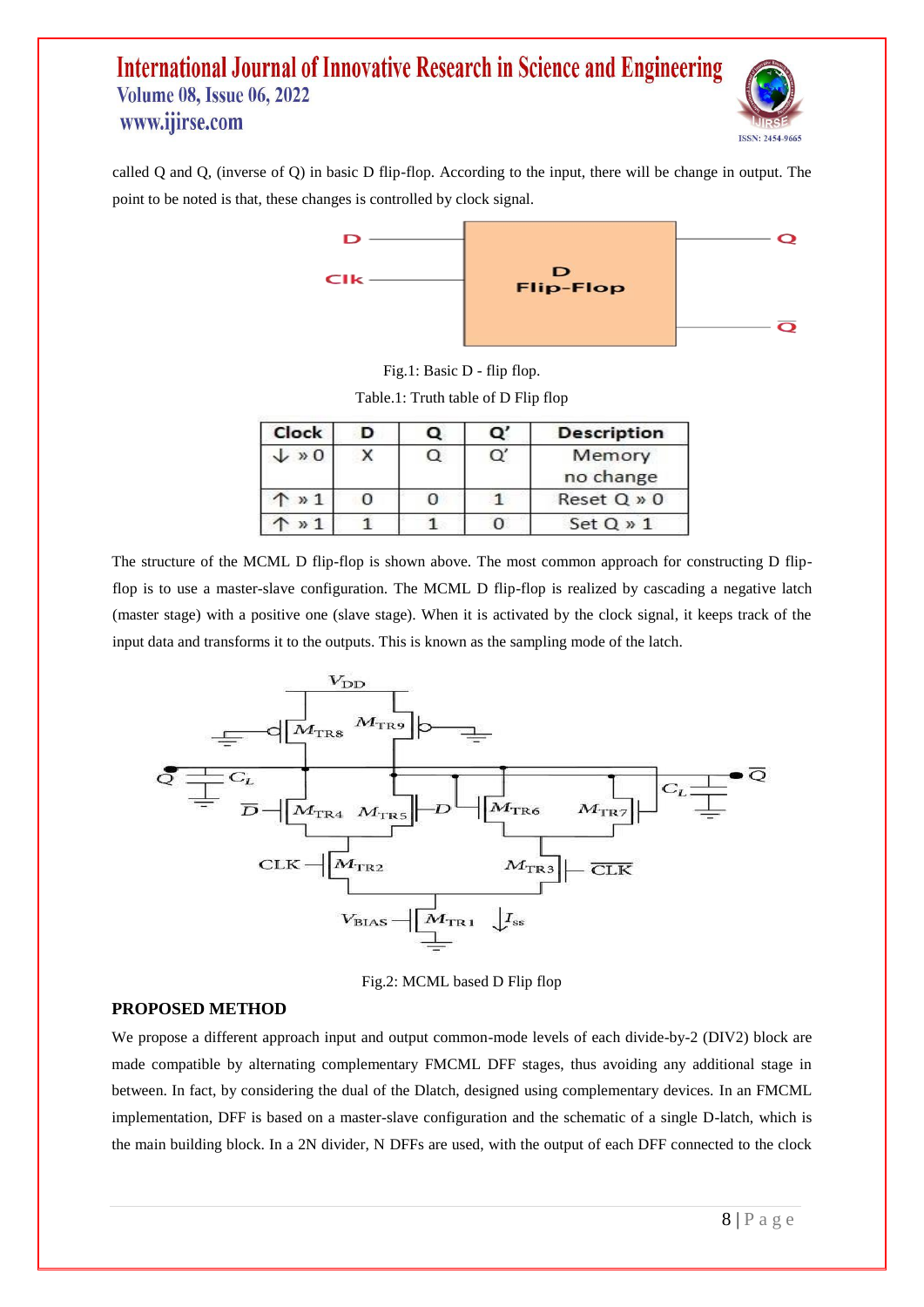

input of the next one. This requires the not feasible interconnection between the output of an nMOS differential pair and the input of a pMOS differential pair.



#### Fig.3: FMCML D-Latch

In the following, we will refer with n-type (p-type) to the DFF with the output given by an nMOS (pMOS) differential pair. The schematics of the n-type and p-type FMCML DFFs are reported in Fig. 3(a) and (b), respectively. By using these building blocks, we can realize a 2N generic static frequency divider combining them for the example of a frequency divider by 16 is shown below.





Fig.5: Topology of a) n-type b) p-type D flip flop in Folded MCML logic style.

From this, it shows that the bias currents depend on the input capacitances, including all the effects independent of the DFF bias current, ISS, nType, and depend on the ratio of the bias currents of the loading and driving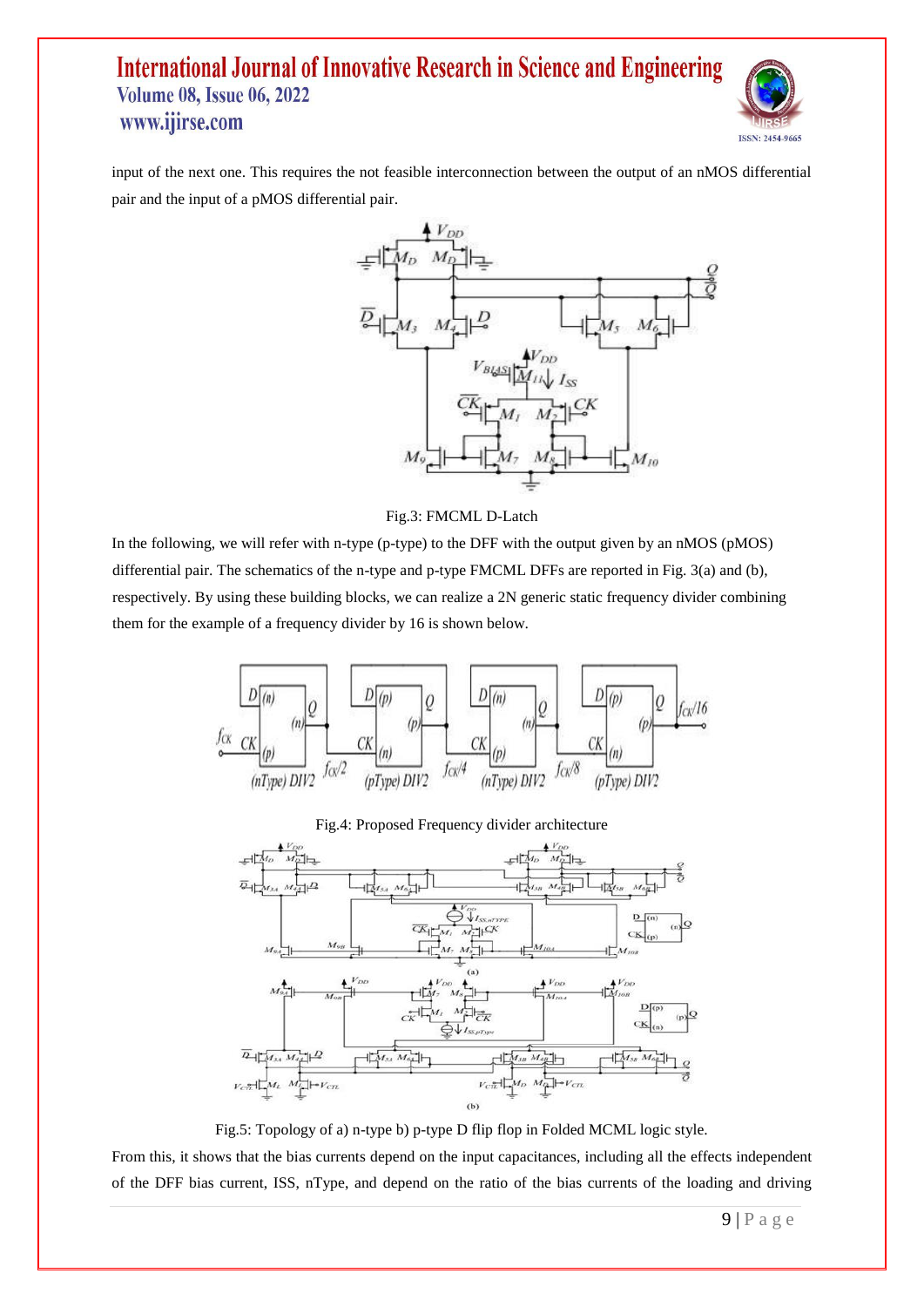

DIV2 stages, which are of the complementary type. By exchanging n-type and p-type, the same equations are valid for the CK-to-Q delay of the p-type DIV2 stage loaded by an n-type DIV2.

### **METHODS OR TECHNIQUES USED**

The tool used for simulation purpose for the entire research work is Tanner EDA tool version 13.0. The role of EDA tool is to help design and verify a circuit's operation by numerically solving the differential equations describing the circuit. These simulation results allow circuit designers to verify and fine-tune designs before submitting them for fabrication. Tanner EDA tool is a complete circuit design and analysis system that includes:

- Schematic Editor (S-Edit): Schematic editor is a powerful design capture and analysis package that can generate netlist directly usable in T-Spice simulations.
- T-Spice Circuit Simulator: T-Spice performs fast and accurate simulation of analog and mixed analog/digital circuits.
- Waveform Editor (W-Edit): W-Edit displays T-Spice simulation output waveforms as they are being generated during simulation-Edit is a waveform viewer that provides ease of use, power, and speed in a flexible environment designed for graphical data presentation.
- Layout Editor (L-Edit): Tanner EDA tool includes L-Edit for layout editing .

### **RESULT**



**Fig.6: Schematic of n-type flip flop**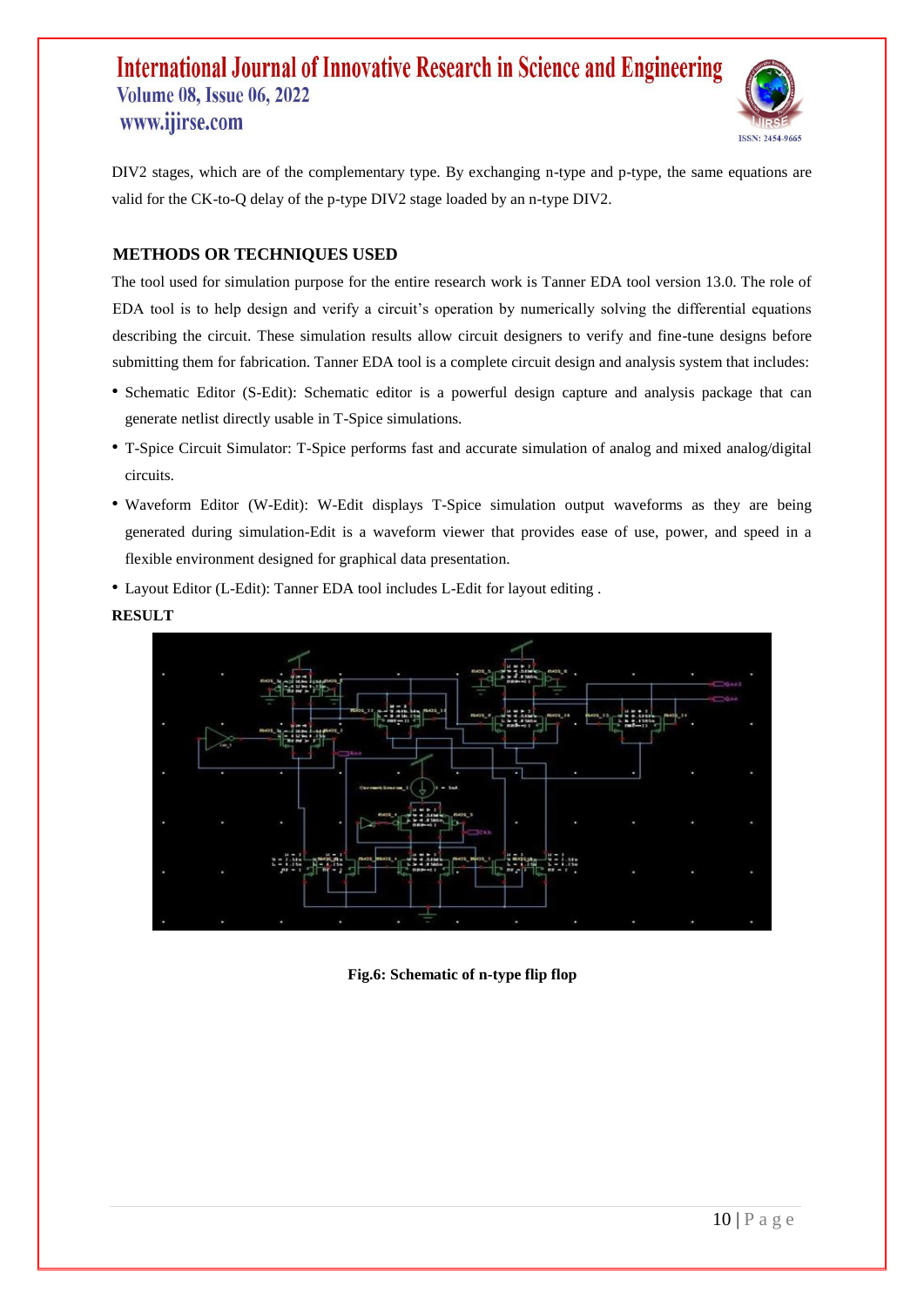



**Fig.7: Schematic of p-type flip flop** 

**Fig.8: Schematic of proposed frequency divider in FMCML** 



**Fig.9: Output of proposed frequency divider in FMCML** 

### **ADVANTAGES**

- 1. Minimum Power dissipation by using complementary flip flops in the design.
- 2. Works under the reduction of Supply Voltage.

### **APPLICATIONS**

1. PLL-based frequency synthesizers, clock generators, and time-interleaved analog-todigital converters.